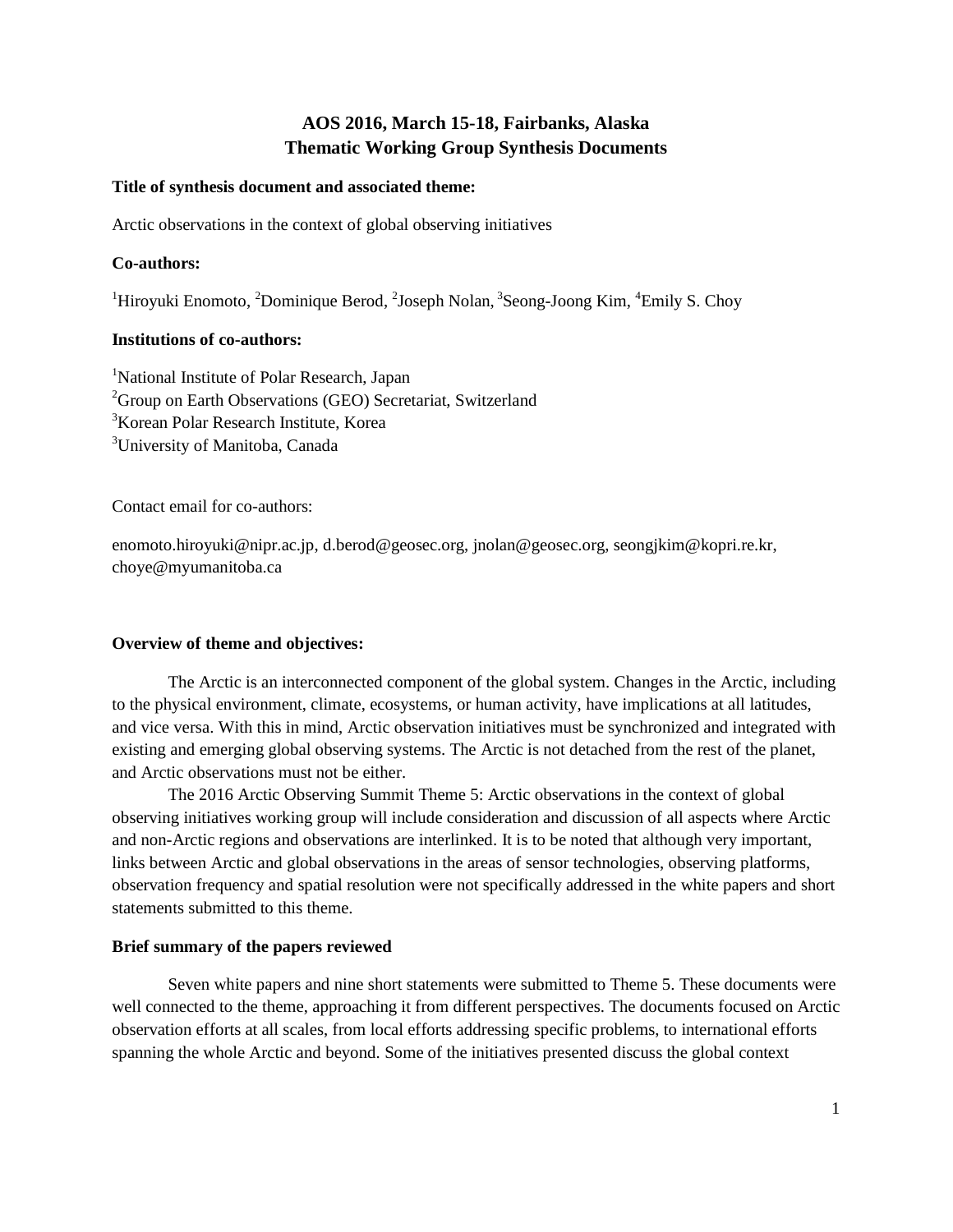explicitly, while others clearly demonstrate the demand for global integration and synchronization of Arctic observations.

The objectives and implementation of the Year of Polar Prediction (YOPP), coordinated by the Polar Prediction Project (PPP), are outlined by Goessling *et al.* YOPP will be a period of concentrated observing, modeling, prediction, verification, user engagement and educational efforts in the Polar regions, which promises to make significant contributions to Arctic observations and observation systems.

Vihma *et al.* outline the work of the International Arctic System for Observing the Atmosphere (IASOA) and its efforts to facilitate international collaboration to ultimately improve Arctic atmospheric data products for different users. IASOA represents a good model for international Arctic observations collaboration, elements of which can be replicated in other fields to help identify and fill gaps in data.

The complementarity of, and existing connections between the Sustaining Arctic Observing Networks (SAON) process and the Group on Earth Observations` (GEO) effort to develop the Global Earth Observation System of Systems (GEOSS) is discussed by Druckenmiller *et al.* Community based monitoring (CBM) is highlighted as a key opportunity to engage stakeholders and community-members in the data collection process, and to establish collaborative Arctic observations at all levels. The GEO Cold Regions Initiative (GEOCRI), described by Qiu *et al.* (Theme 1), aims to coordinate observation efforts and facilitate international collaboration and synergies throughout the Arctic and beyond. GEOCRI works to expand the capacity of users to employ open earth observation data, using GEOSS as a platform to synchronize and integrate Arctic and global observations.

Arctic-wide observing systems, such as SAON and IASOA, and global initiatives, such as GEOSS, offer perhaps the most efficient opportunity to cement Arctic observations within global observing initiatives.

The Asian Forum for Polar Science (AFoPS) Secretariat presents the contributions of AFoPS to Arctic observations. This document describes the collaborative surveying activities, logistical coordination and international initiatives, such as the Arctic Challenge for Sustainability (ArCS) – an example of international cooperation to improve Arctic observations (Headquarter of ArCS Project). AFoPS demonstrates the global need for Arctic observations and the enthusiasm for Arctic observing initiatives from all regions.

Kodama *et al.* introduce a long-term plan for Arctic environmental research for the Japan Consortium for Arctic Environmental Research (JCAR). The plan aims to focus research efforts on global warming and biodiversity, engage the expertise of researchers working in other areas and offers guidelines to improve research infrastructure and capabilities. In a second short statement, Kodama *et al.* also discuss the need for sustainable seamless monitoring in the Arctic through international collaboration and synchronization of remote sensing and in situ observations across oceans, cryosphere, atmosphere and land.

Schöner *et al.* introduce CryoNet, a growing network of surface-based cryosphere observation stations developed by Global Cryosphere Watch (GCW), which includes 10 stations in the Arctic and highlights the ongoing expansion of CryoNet to include more stations and fill information gaps. Also described are GCW's efforts to improve interoperability between data management systems. CryoNet does not separate the Arctic from the global – Arctic observations are placed in a global context by default.

McCammon *et al.* discuss the monitoring activities of the Alaska Ocean Observing System (AOOS) and the importance of an Alaska-specific ocean observing network due to its unique challenges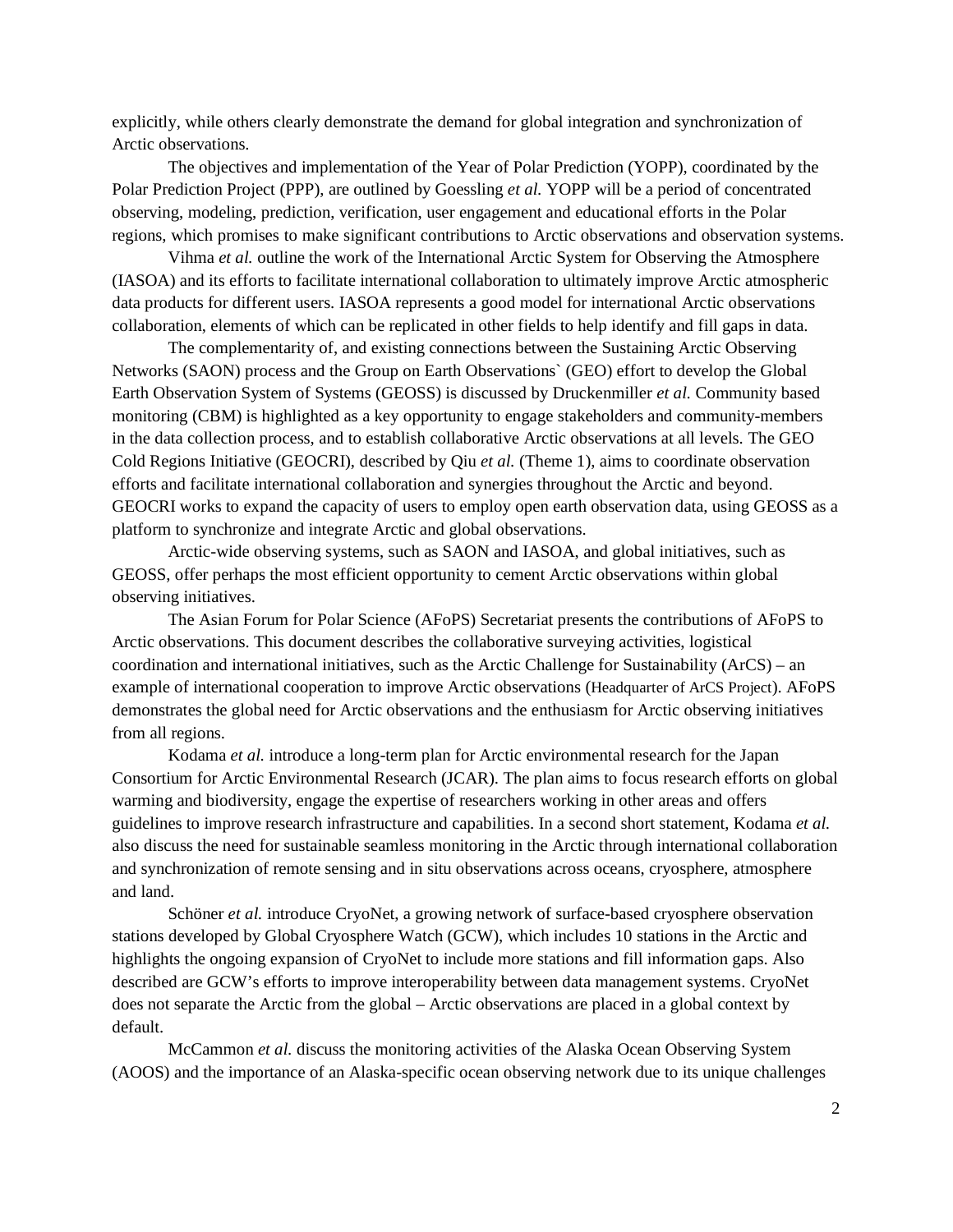and environmental issues. This document highlights the importance of developing regionally specific specialties that address local needs while also contributing to global observing initiatives.

Kim *et al.* provide an overview of Arctic observation initiatives by the Korean Polar Research Institute (KOPRI). The paper describes the KOPRI Arctic observation infrastructure and efforts to obtain past climate records, understand ocean biogeochemical cycles and collect cloud observation data in the Arctic.

McLennan *et al.* outline how a coordinated Arctic vegetation classification can be used to calibrate Canadian terrestrial ecosystem classification in both the Arctic and sub-Arctic and discuss how this can provide a template for ecosystem monitoring throughout the Arctic.

Matsuura *et al.* discuss Arctic forest ecosystem monitoring, and propose an international platform for further and ongoing forest ecosystem research within the context of changing climate.

Schuur *et al.* outline the Permafrost Action Team, which aims to improve observations and monitoring of Arctic permafrost and improve predictions of how permafrost change will influence landscapes, ecosystems and humans in the Arctic.

Bullard & Darlington discuss the need for a coordinated observation network to understand Arctic dust generation and emissions, and how these components may change in the face of ongoing environmental change. Initiatives such as this highlight the importance of observations not normally associated with the Arctic, and are an example of where Arctic observations could become better connected with global observations.

Lee introduces an innovative initiative for oceanographic data collection via animal-borne sensors, and emphasized oceanographic-biological linkages over broad scales.

Yabuki *et al.*, discuss how the ever-increasing interest in the Arctic drives an ongoing need for more Arctic observation data, and thus a comprehensive Arctic Data archive System (ADS) which is open to all in both Arctic and non-Arctic nations. The challenges of developing an ADS and how to overcome them are discussed. Related to the topic of data management, the white paper by Allison *et al.* describes the need for an e-infrastructure that supports data-intensive, multi-disciplinary research that addresses 21<sup>st</sup> century global change challenges. Developing these elements for Arctic observations will help ensure all users, working in all regions, are able to maximize their utilization of data to meet their specific needs.

#### **Needs, priorities and challenges highlighted by contributions**

The theme "Arctic observations in the context of global observing initiatives" encompasses broad and diverse areas of research, and as such, there are many priorities and challenges associated with Theme 5. High quality and long term Arctic observation data that connect globally are required for the benefit of a wide range of users.

The white papers and short statements submitted for this theme highlight many national Arctic observation efforts and examples of successful international coordination. Arctic observations have been improved by the work of IASOA, YOPP, and GCW, and coordination and data sharing enhanced by GEOCRI and GEOSS.

Nonetheless, the white papers and short statements also identify areas for improvement. Some of the challenges highlighted by Vihma *et al.* and IASO include standardizing measurements and observing products for atmospheric data, an important consideration for global initiatives. Schoner *et al.* also makes the recommendation for the development of best practices of cryospheric observations for all regions. Yabuki *et al.* and Allison *et al.* discuss some of the challenges of managing and distributing Arctic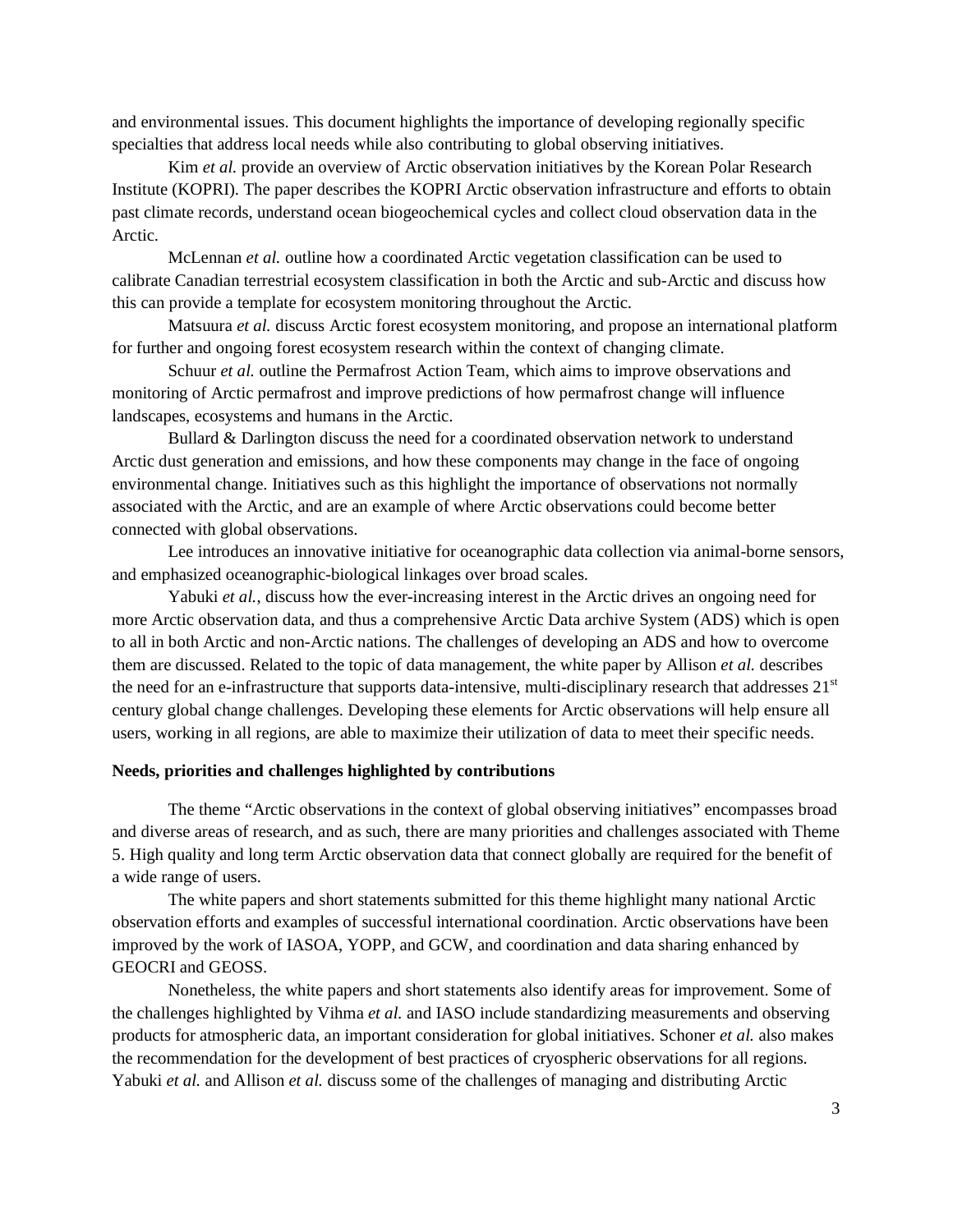observation data, a key area of work to fully integrate Arctic observations with global observing initiatives.

Several research and knowledge gaps with global implications were discussed which can be addressed through Arctic observations. These include carbon sequestration from permafrost due to climate warming (Schuur *et al.*), sampling stations for cryosphere observations (Schöner *et al.*), technology and observation platforms (Kodama *et al.*), and observational gaps in forecasting ability for the polar regions (Goessling *et al.*).

Moreover, a special focus should be given to the link between Arctic and global observations in the areas of sensor technologies, observing platforms, observation frequency and spatial resolution. Discussion of observing systems within and beyond the Arctic must include some tracking of ecosystem components, drivers and stressors related to the linkages between the region and lower latitudes.

# **Theme 5 Working Group discussions**

The AOS theme 5 working group is articulated in four discussions:

- 1. Global coordination for Arctic observations: For who? Keynote: an example of a user-driven project: YOPP Discussion: Identification of users and users' needs, and the contribution of Arctic observations to global mechanisms
- 2. Global coordination for Arctic observations: Not just snow and ice Keynote 1: Arctic Dust Observation Keynote 2: The International Arctic Systems for Observing the Atmosphere (IASOA) Discussion: Rising topics to be focused/ strengthened and parameters requiring global coordinations
- 3. Global coordination for Arctic observations: Contributors Keynote 1: Global coordination mechanisms for the Arctic Keynote 2: The Global Cryosphere Watch (GCW) Discussion: Building an overall efficient coordination system: witch organizations, which mechanisms?
- 4. Global coordination for Arctic observations: The way forward Keynote 1: Long-term plan for Arctic environmental research Keynote 2: Arctic observations for monitoring and understanding Arctic climate change Discussion: How to build sustainable, efficient and user-driven observations networks for cross-cutting issues

## **Intended outcomes from the discussions**

The following outcomes should help shape the next Arctic Observing Summit:

1. Identification of linkages among themes (commonalities, synergies, areas of future collaboration, etc.) and to other programs and initiatives.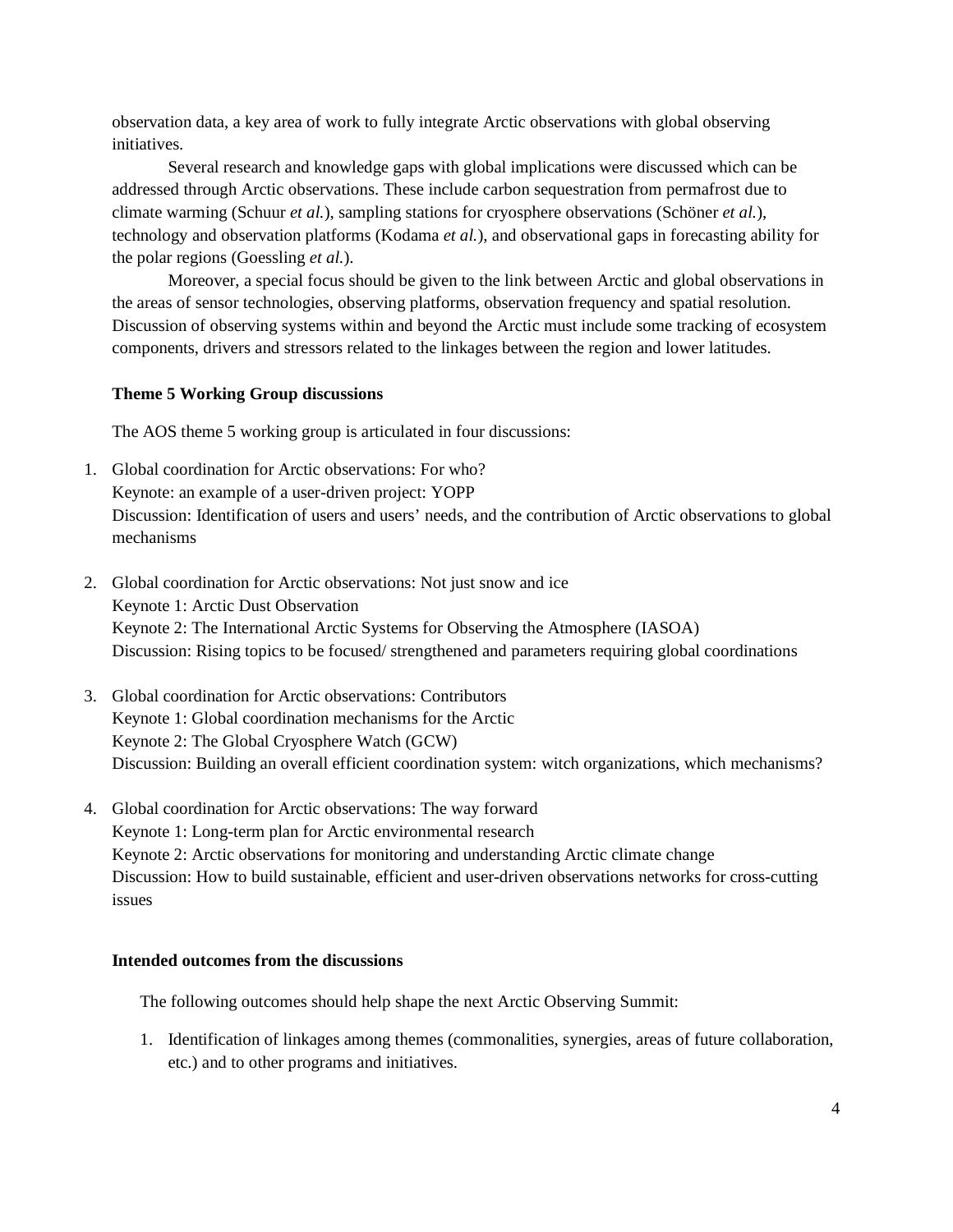- Forest, atmospheric dust, and permafrost are research areas connected to international coordinations for long-term observations focused in Theme 1.
- Animal-borne sensors for marine observations and cryosphere monitoring systems are related to Theme 2 as technology available or to be improved.
- Druckenmiller *et al.* (GEOSS) is linked to Theme 6 as a community-based observation network.
- 2. Examples of successful structures, tools, case studies, etc.:
	- GEOSS, GCW, CryoNet, IASOA, PPP, AOOS
- 3. Recommendations, both specific and general, and timelines for implementation:
	- Dialogues among communities: GEOCRI as an emerging example, but other as well to define well-organized actions. The overview of different actions, project, area, temporal coverage should be easily accessible. This requests collaboration and resource sharing, and will help avoiding duplication.
- 4. Implementation in the coming year:
	- Make success case of science coordination model ex. YOPP

## **Referenced white papers and short statements – full document available on the AOS website**

- AFoPS Secretariat. 2016. Arctic Observation: Contribution from Asian Forum for Polar Sciences (AFoPS) . Synthesis paper, Arctic Observing Summit 2016, Theme 5 (Arctic observations in the context of global observing initiatives). Fairbanks, AK.
- Allison, L., Davis, R., Gurney, R., Key, E., and Oakley, K. 2016. Research Data for a Changing World. Synthesis paper, Arctic Observing Summit 2016, Theme 5 (Arctic observations in the context of global observing initiatives). Fairbanks, AK.
- Bullard, J. and Darlington, E. 2016. Arctic Dust Observation Network. Synthesis paper, Arctic Observing Summit 2016, Theme 5 (Arctic observations in the context of global observing initiatives). Fairbanks, AK.
- Druckenmiller, M.L., Pulsifer, P., Alessa, L., Eerkes-Medrano, L. and Lee, O. 2016. Advancing Arctic observing within the Global Earth Observation System of Systems (GEOSS) through a focus on Community-Based Monitoring. Synthesis paper, Arctic Observing Summit 2016, Theme 5 (Arctic observations in the context of global observing initiatives). Fairbanks, AK.
- Goessling, H., Jung, T., Klebe, S., Gordon, N. and Bauer, P. *et al.* 2016. The Year of Polar Prediction. Synthesis paper, Arctic Observing Summit 2016, Theme 5 (Arctic observations in the context of global observing initiatives). Fairbanks, AK.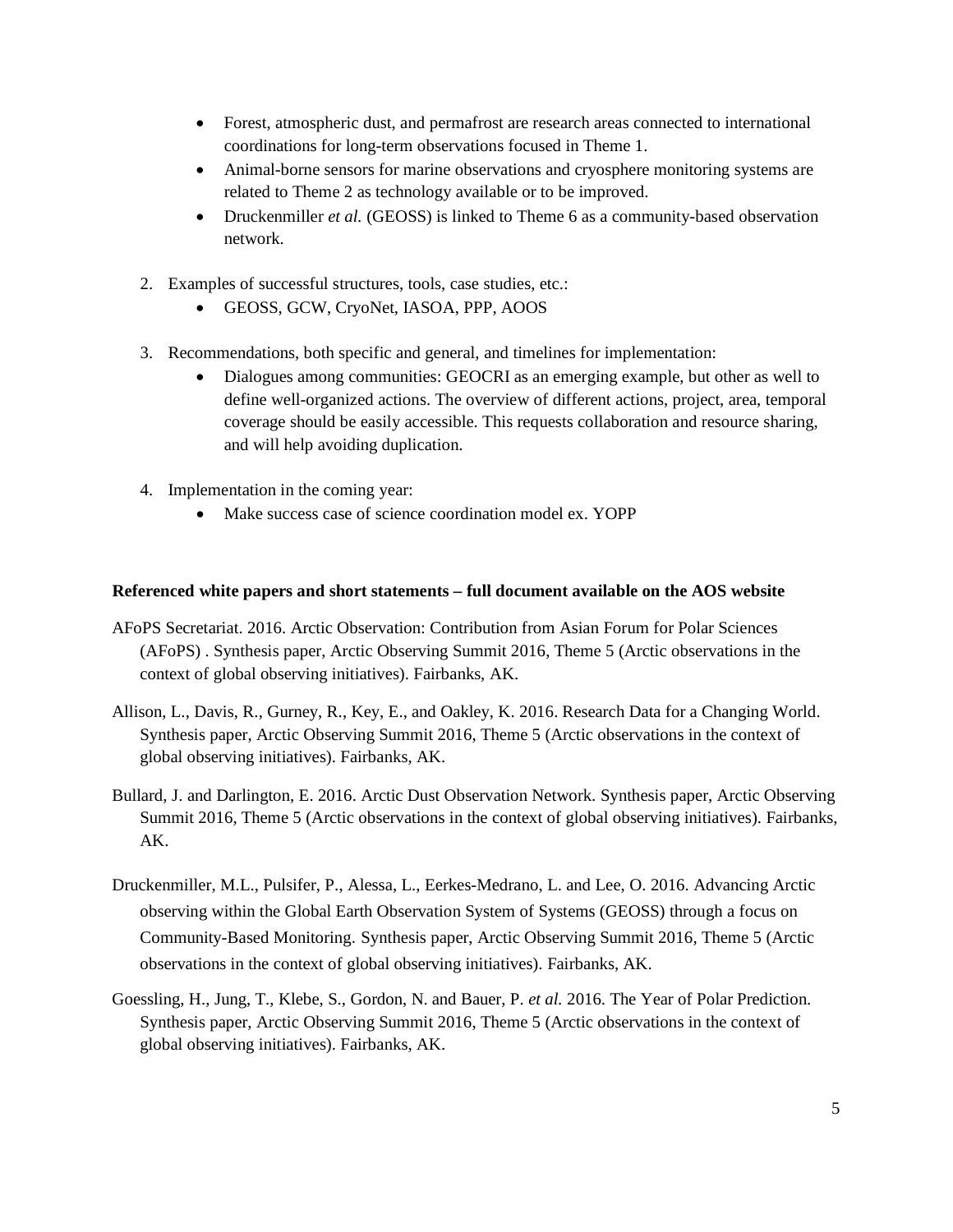- Headquarter of ArCS Project. 2016. New Japanese Arctic Research Project "Arctic Challenge for Sustainability (ArCS)" and related activities. Synthesis paper, Arctic Observing Summit 2016, Theme 1 (International and national strategies for sustained support of long-term Arctic observing). Fairbanks, AK.
- Kim, S-J., Lee, Y. K., Cho, K-H., Kim, J-H, and Jung, J. *et al.* 2016. Arctic observation initiatives of Korea Polar Research Institute for monitoring and understanding Arctic climate change. Synthesis paper, Arctic Observing Summit 2016, Theme 5 (Arctic observations in the context of global observing initiatives). Fairbanks, AK.
- Kodama, Y., Enomoto, H., Yamanouchi, T., Ohata, T., and Ikeda, M. 2016. Introduction of "Long-term plan for Arctic Environmental Research". Synthesis paper, Arctic Observing Summit 2016, Theme 5 (Arctic observations in the context of global observing initiatives). Fairbanks, AK.
- Kodama, Y., Enomoto, H., and Yamanouchi, T. 2016. Sustainable seamless monitoring in the Arctic. Synthesis paper, Arctic Observing Summit 2016, Theme 5 (Arctic observations in the context of global observing initiatives). Fairbanks, AK.
- Lee, O., Contributions of animal-borne sensors to understanding broad-scale oceanographic-biological linkages. Synthesis paper, Arctic Observing Summit 2016, Theme 5 (Arctic observations in the context of global observing initiatives). Fairbanks, AK.
- Matsuura, Y., Noguchi, K., Morishita, T., Toriyama, J., Fujii, K. *et al*. 2016. Comparative long-term forest ecosystem study in circumpolar region. Synthesis paper, Arctic Observing Summit 2016, Theme 5 (Arctic observations in the context of global observing initiatives). Fairbanks, AK.
- McCammon, M., Janzen, C., and Bochenek, R. 2016. A Brief Introduction to the Alaska Ocean Observing System: A Presence in the Arctic (AOOS). Synthesis paper, Arctic Observing Summit 2016, Theme 5 (Arctic observations in the context of global observing initiatives). Fairbanks, AK.
- McLennan, D.S., Meidinger, D., and MacKenzie, W. 2016. The Arctic Vegetation Archive as the basis for a Canadian arctic terrestrial ecosystem classification: Application to establishing arctic terrestrial ecosystem monitoring. Synthesis paper, Arctic Observing Summit 2016, Theme 5 (Arctic observations in the context of global observing initiatives). Fairbanks, AK.
- Schöner, W., Key, J., Fierz, C., Goodison, B., Godøy, Ø., Snorrason, and Á., Ondráš, M. 2016. The Global Cryosphere Watch Surface Network in the Arctic and Beyond. Synthesis paper, Arctic Observing Summit 2016, Theme 5 (Arctic observations in the context of global observing initiatives). Fairbanks, AK.
- Schuur, E.A.G., Schädel1, C., and McGuire, A.D. 2016. Permafrost Action Team: Short statement for ASSW 2016. Synthesis paper, Arctic Observing Summit 2016, Theme 5 (Arctic observations in the context of global observing initiatives). Fairbanks, AK.